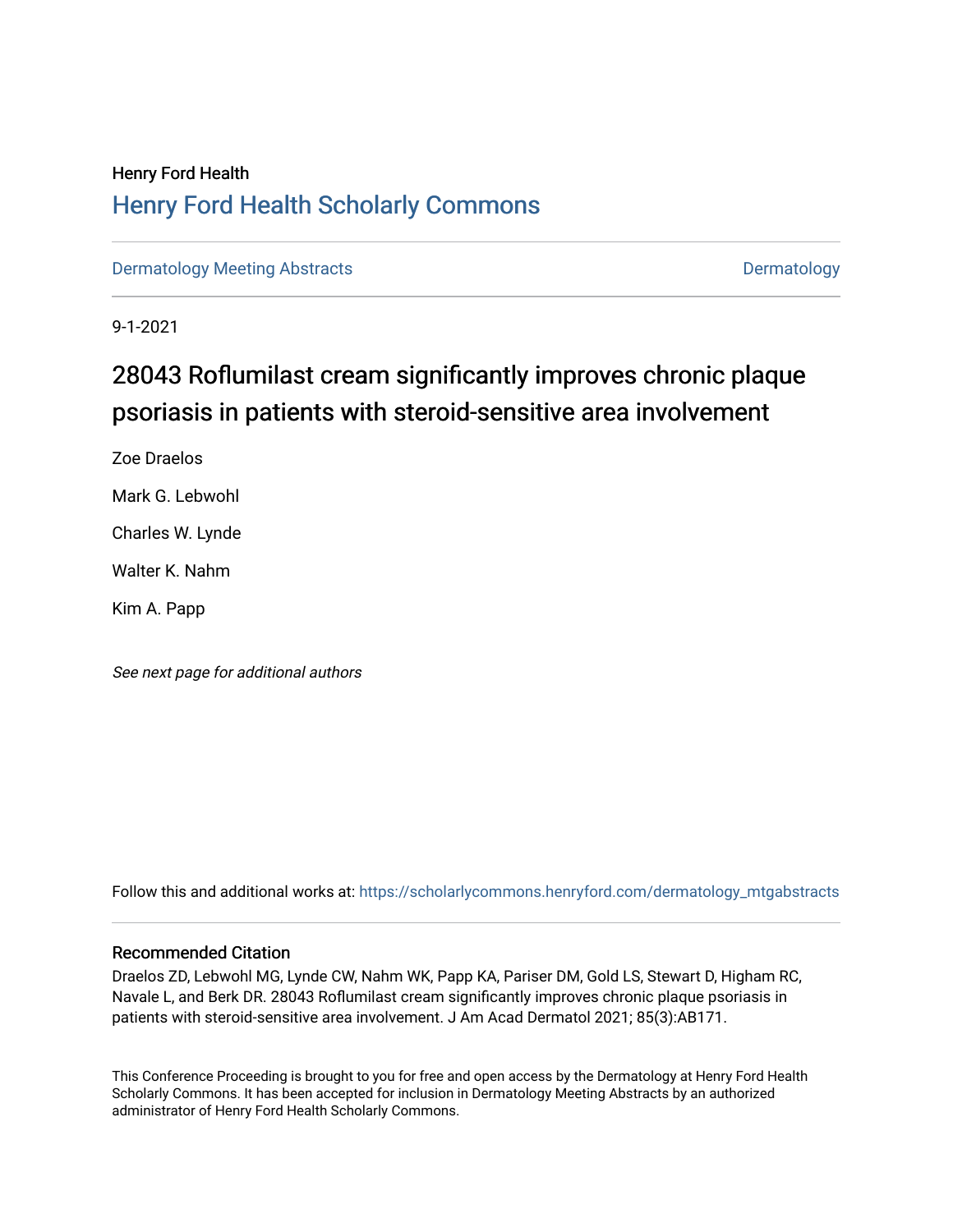## Authors

Zoe Draelos, Mark G. Lebwohl, Charles W. Lynde, Walter K. Nahm, Kim A. Papp, David M. Pariser, Linda F. Stein Gold, Daniel Stewart, Robert C. Higham, Lynn Navale, and David R. Berk